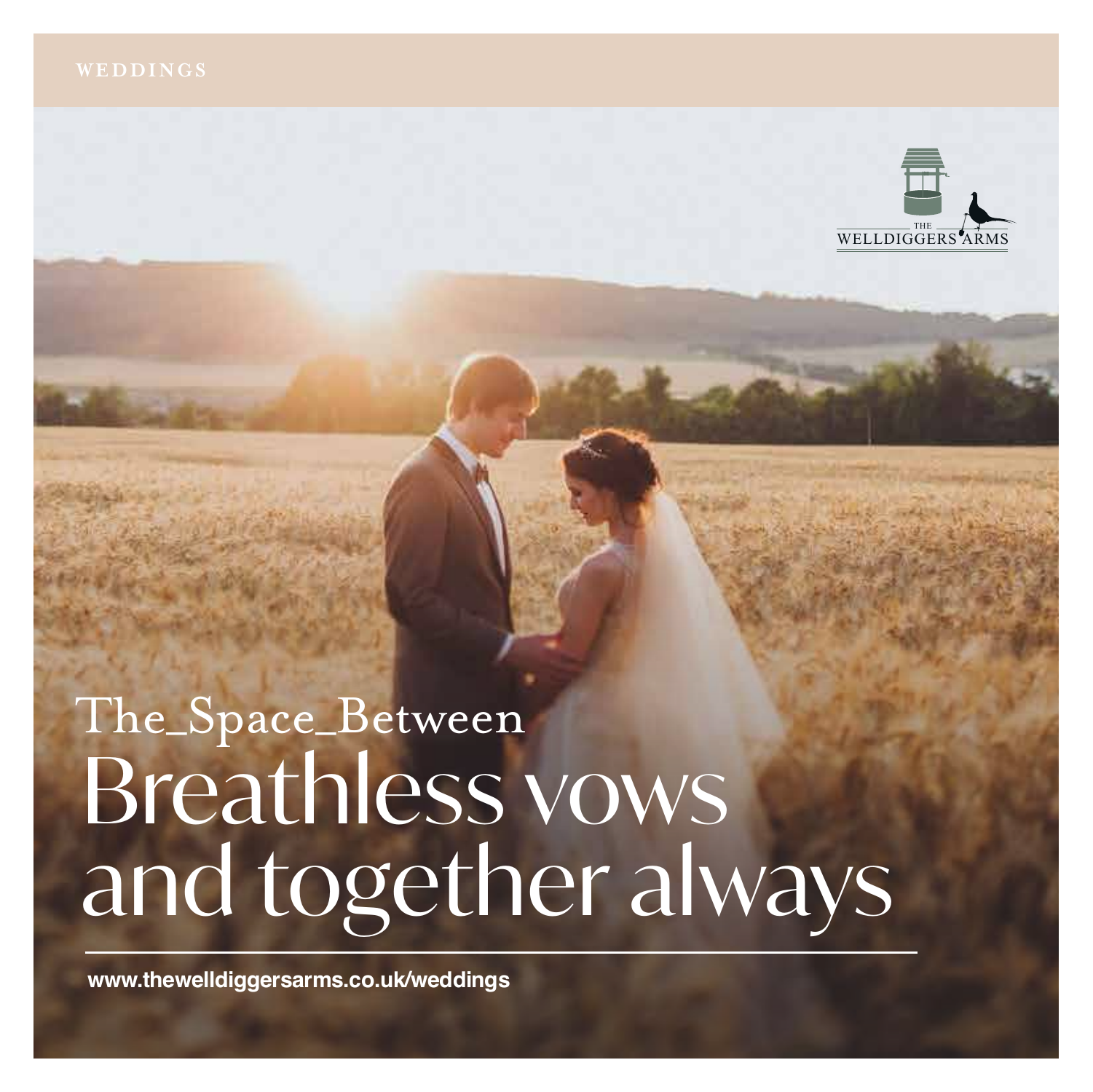## The\_Space\_Between Sheer joy and happiness

 Let the Welldiggers Arms be your space between time with your nearest and dearest and your lifetime together. The space between dancefloor whirling and moonlit time-outs under the stars. The space between the euphoric joyful madness of it all and the blissful calm of your honeymoon. The space between you reading this brochure and calling our dedicated wedding planner is only a few pages away.

ARMS THE WELLDIGGERS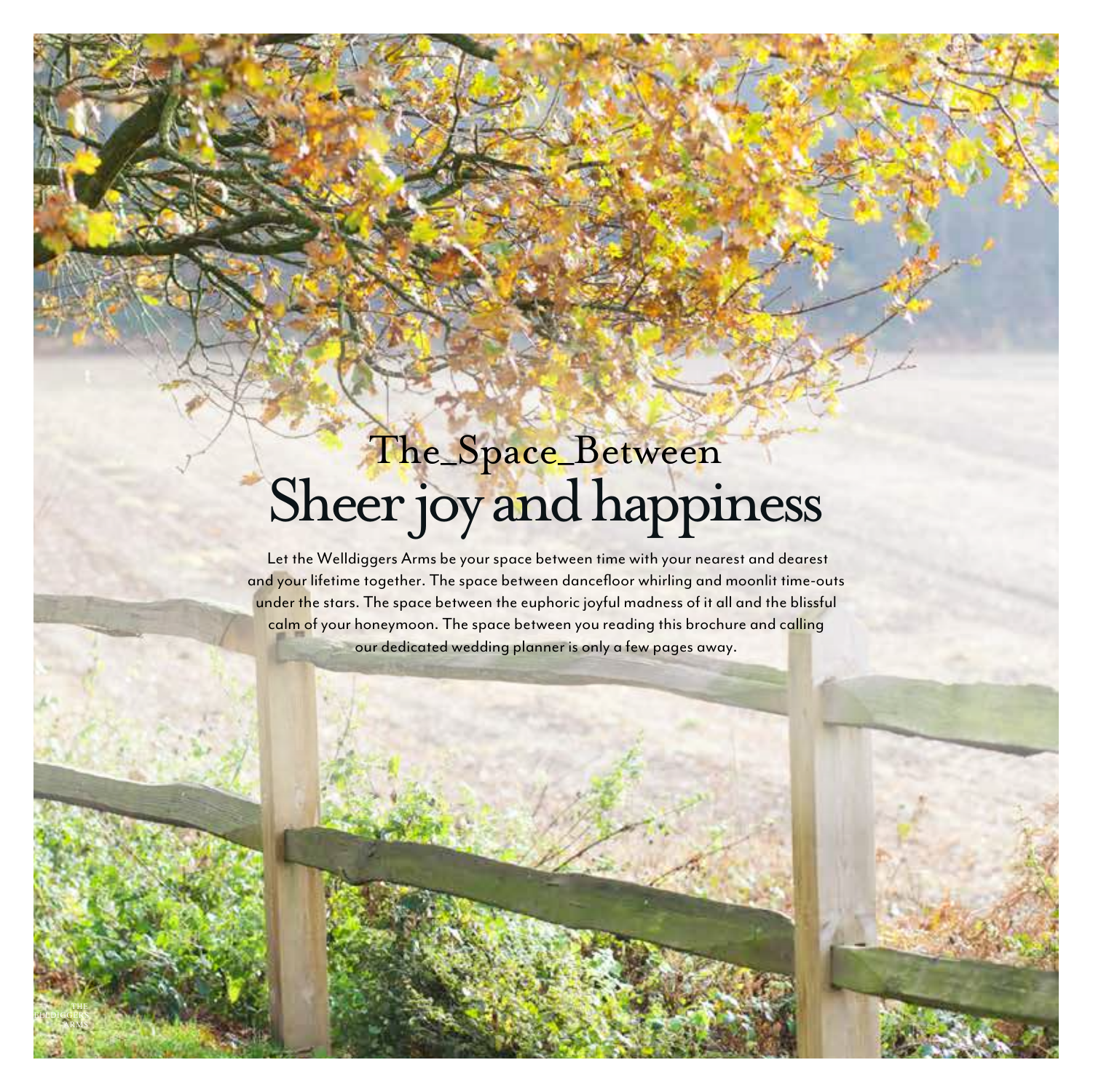**At the Welldiggers Arms we're dedicated to creating memories for you and your guests that will last a lifetime. It means everything to us. It's the most precious of spaces between all that emotion and time to each other.**

## Rolling hills & endless skies The\_Space\_Between

Nestled away in the rolling West Sussex countryside, just outside of the charming town of Petworth, welcome to The Welldiggers Arms. Boasting breath-taking views across the South Downs, and oozing with a traditional charm, it is an inviting and warm setting for you to host your wedding day.

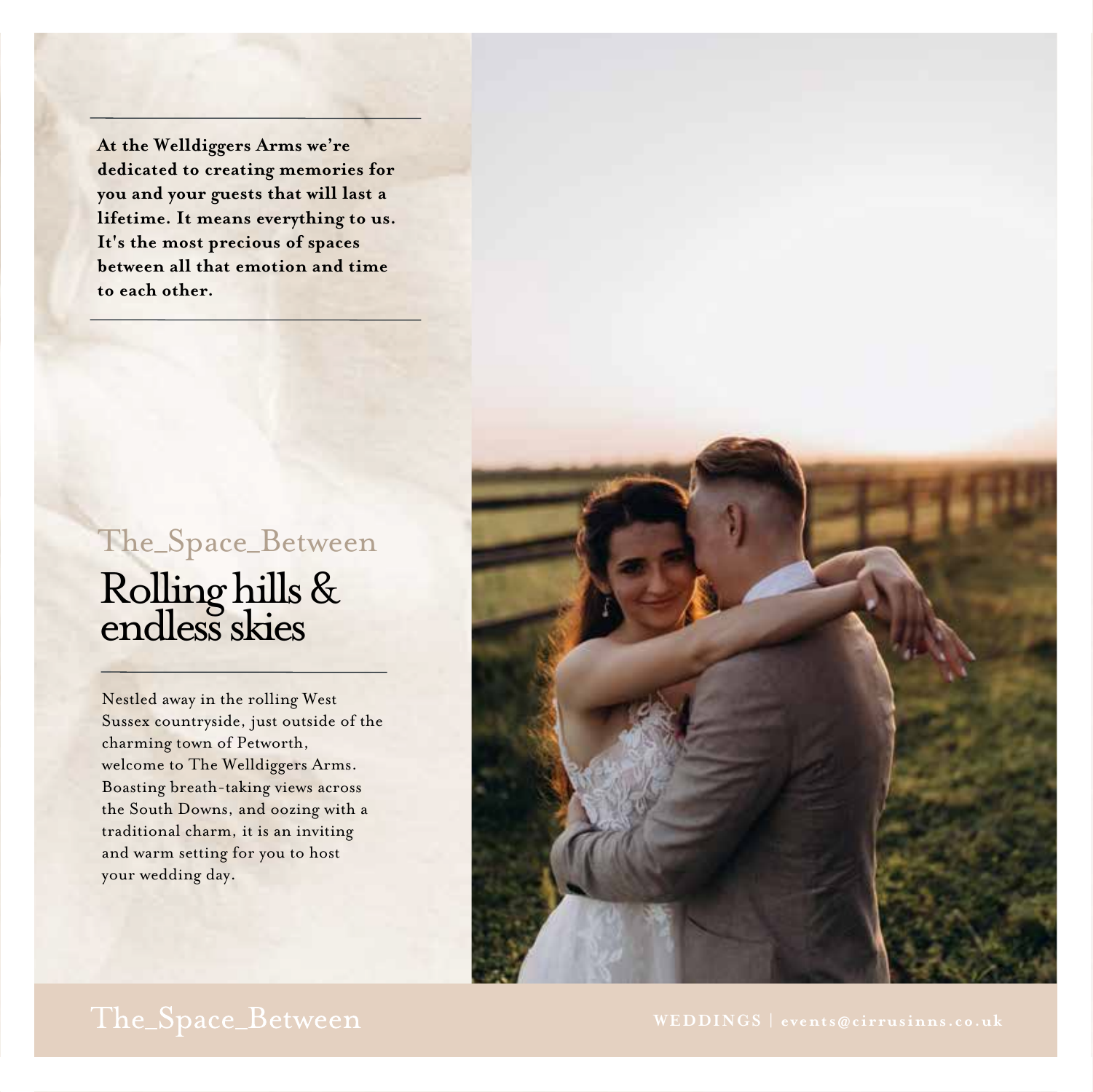### The\_Space To make it yours

### **EXCLUSIVE HIRE**

Exclusively yours, with a capacity of up to 60 guests for a wedding breakfast and 120 guests for a reception, the exposed wooden beams inside our covered courtyard terrace and acres of rural splendour and enchanting views, promise you a quintessential country wedding like no other.





### **THE BEDROOMS**

Once the celebrations have drawn to a close, you and your guests can sink into one of our 14 sumptuous en-suite bedrooms, located within the pub and in a separate annexe, all enjoying picturesque vistas of the countryside. Each cosy room is individual in decor, combining a charming cottage style with all the mod cons you could need.

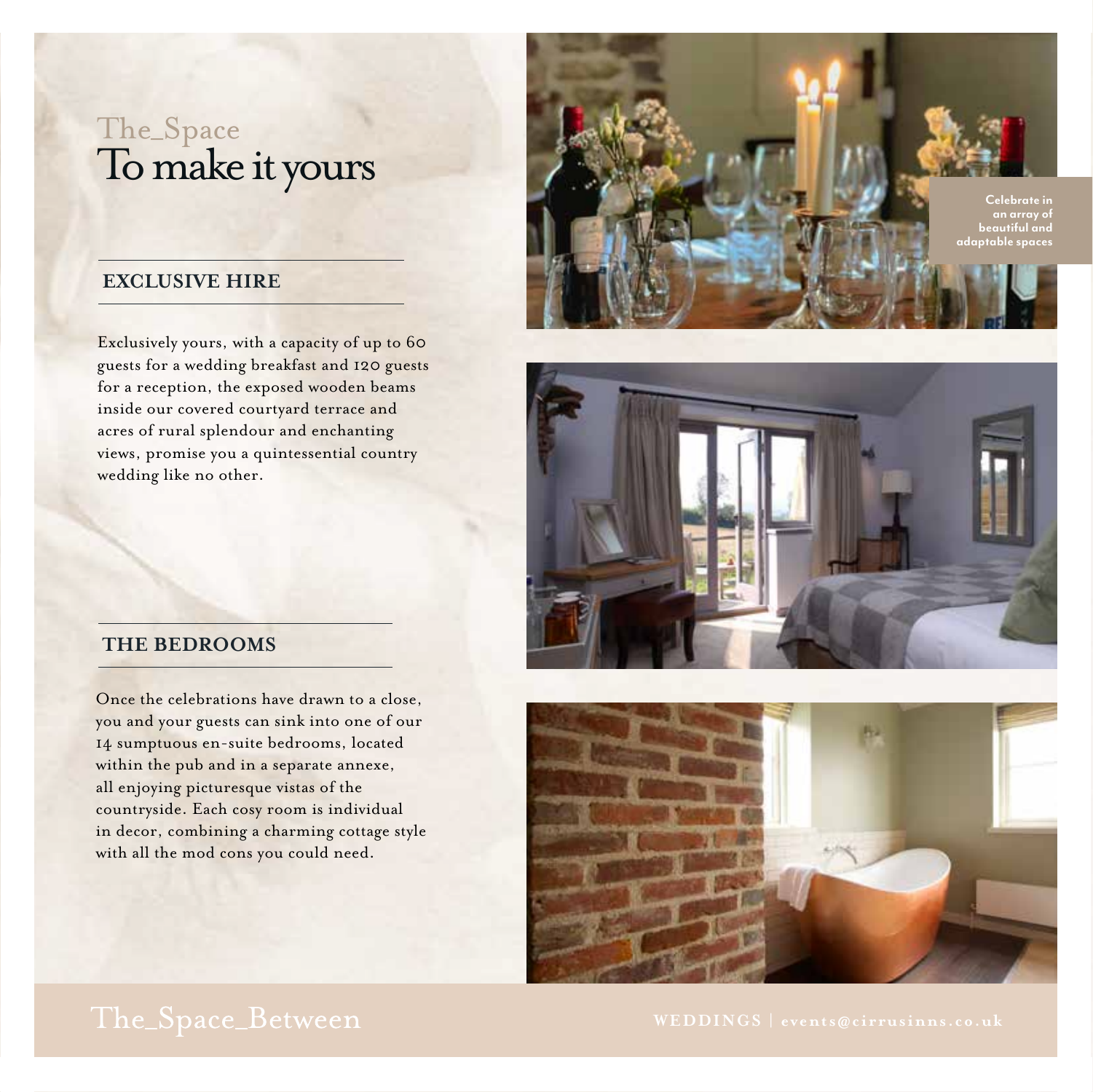## Ravenous & completely satisfied. The\_Space\_Between

We pride ourselves on amazing dining, always the finest local ingredients and beautifully prepared just the way you like it.

> **Seasonal & local produce**



The wedding breakfast is a big part of your day and a moment all your guests will remember. Our team of chefs are passionate about the food they produce. Our menus are bursting with fresh contemporary flavours using the best of British ingredients. Our chefs can help produce bespoke menus around your favourite dishes and personal taste. If your guests have any special dietary requirements, we can help create alternative dishes for them.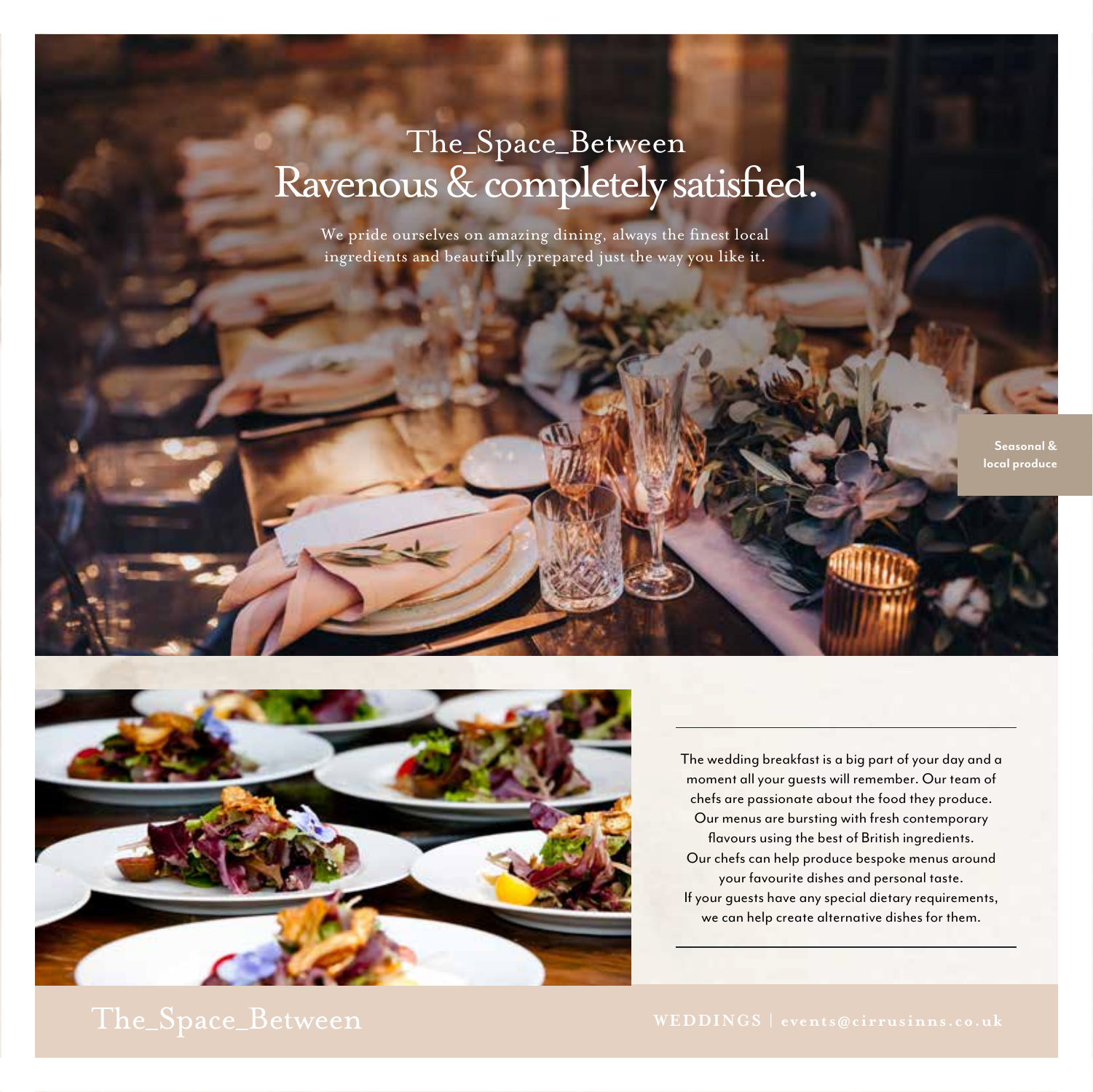## Our\_Space is Your\_Space. Exclusively.

### **PRIVATE HIRE OF THE PUB**



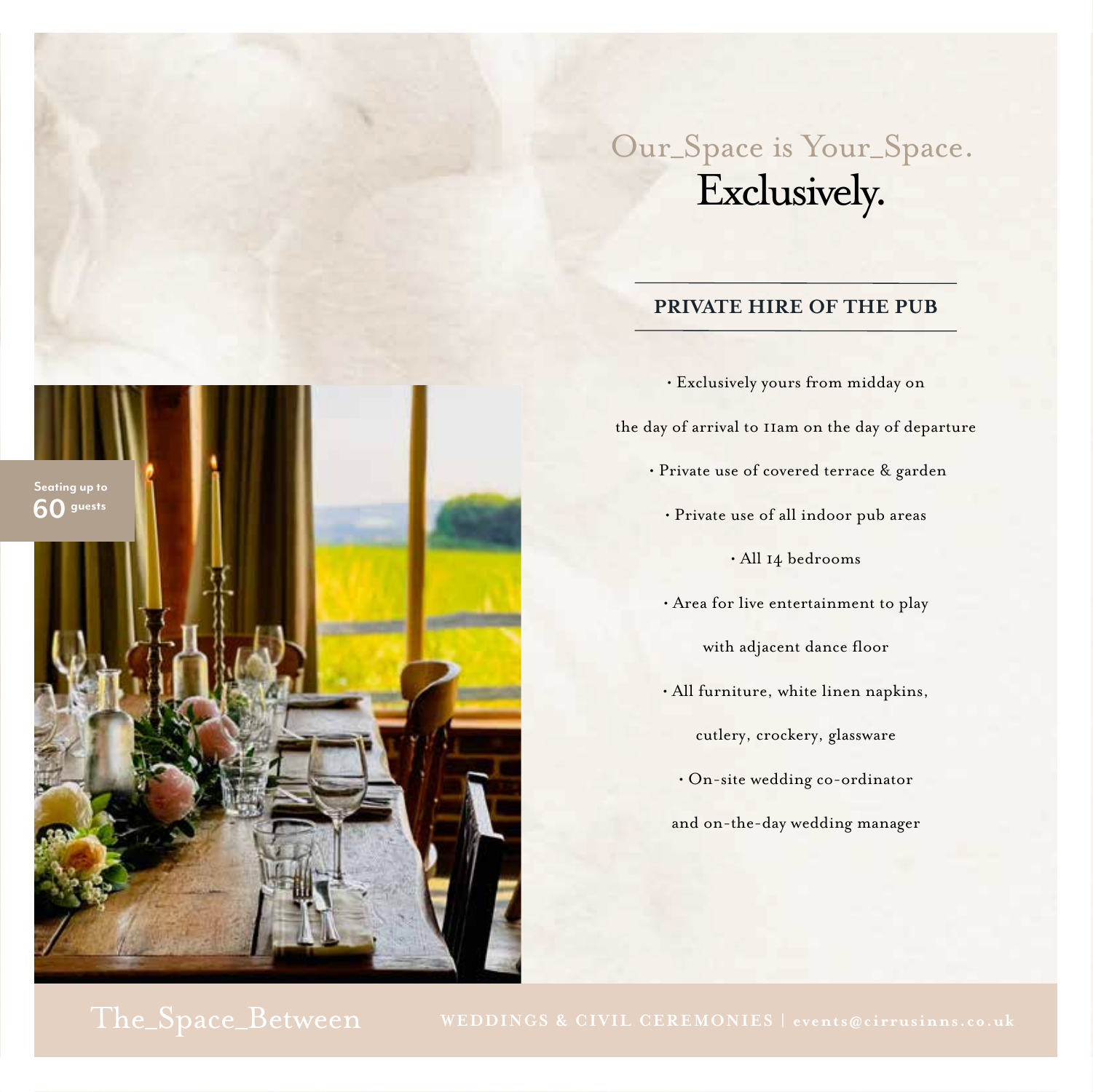## Exclusive hire remits

## Peak times

### **May | June | July | August | September | December**

|                                 | min F&B   | Accommodation | Total        |
|---------------------------------|-----------|---------------|--------------|
| Monday & Tuesday                | £4,000    | £I,94I        | £5,94I       |
| <b>Wednesday &amp; Thursday</b> | £5,500    | $E_2$ , $OII$ | £7,511       |
| Friday                          | $f_7,000$ | £2,50I        | £9,50I       |
| Saturday                        | £8,000    | £2,92I        | $f_{IO,92I}$ |

## Off-peak times

### **January | February | March | April | October | November**

|                                 | min F&B | Accommodation | Total  |
|---------------------------------|---------|---------------|--------|
| Monday & Tuesday                | £4,000  | £I,87I        | £5,87I |
| <b>Wednesday &amp; Thursday</b> | £5,000  | £I,94I        | £6,94I |
| Friday                          | £6,000  | £2,29I        | £8,29I |
| Saturday                        | £7,000  | £2,53I        | £9,53I |

Non-exclusive use available from £35 per person, speak with our events team today to build your bespoke package.